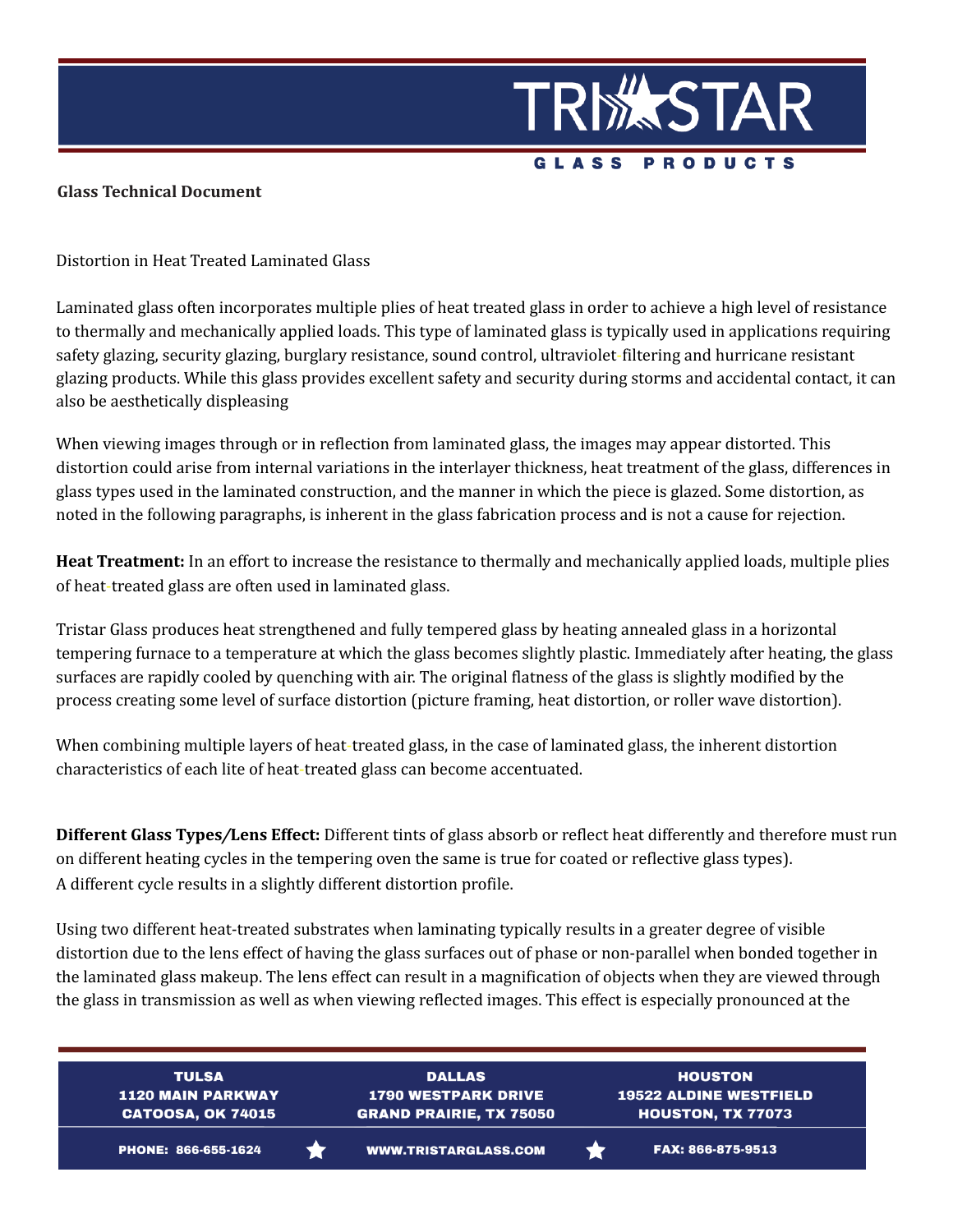

perimeter edges of the glass.

**Installation, background and viewing angle:** The visibility of transmitted distortion is greatly affected by surrounding conditions, glazing orientation and viewing angles. If the transmitted image is a uniform blue sky, the transmitted distortion that appears in the laminated product appears without distortion. If the same piece of tempered laminated glass is transmitting multiple grid lines i.e. trees), the transmitted image appears distorted.

In many applications, edge kink distortion is not visible because the edges are captured. However, when installed in a butt-glazed manner, without any sort of framing system hiding the vertical edges of the glass, it is possible to view an object or objects through the glass at the vertical joining edges of two panels simultaneously. The added visibility of the edge kink combined with the lens effect from the different glass types may accentuate the appearance of distortion and cause objects viewed in transmission or reflectance to appear disconnected

It should be noted as well that distortion of images, whether viewed in transmission or reflectance may be accentuated when viewed at angles other than normal (90 degrees) to the surface; often the more acute or obtuse the angle, the greater the distortion.

When inspecting tempered laminated glass, the following ASTM standards are the applicable industry Guidelines:

- ASTM C-1172 Standard Specification for Laminated Architectural Flat Glass ASTM C-1048 - Standard Specification for Heat Strengthened and Fully Tempered

- All visual inspections should be made with the naked eye viewing samples in the vertical position at a distance of 10ft (3.0 m) and a viewing angle of 90° to the specimen using daylight (without direct sunlight) or other uniform diffused background lighting (see figure 1) that simulates daylight (minimum 1700 lux measured at the surface of the glass facing the light source).